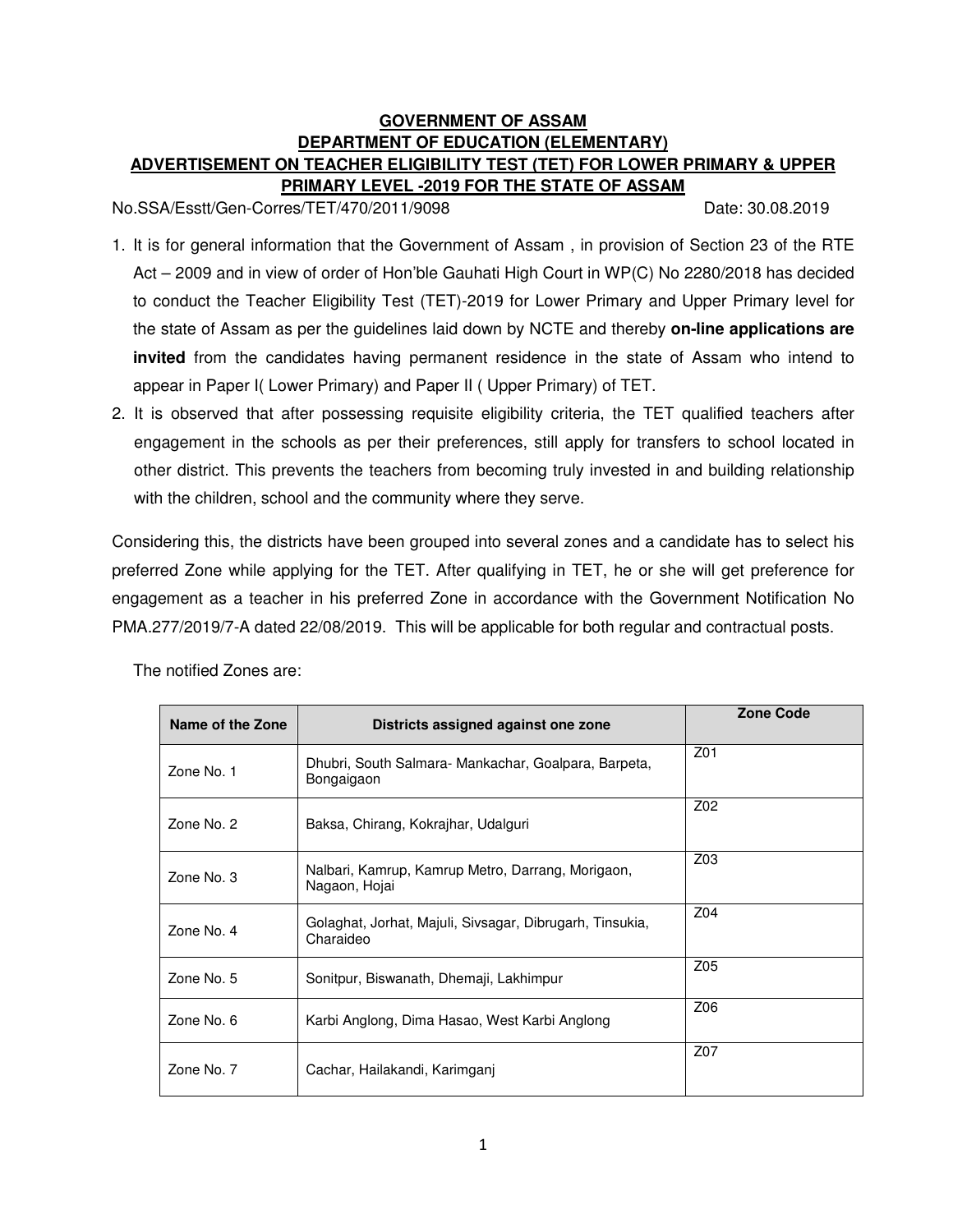### **Eligibility Criteria**

The eligibility criteria of a candidate to appear in TET are as follows:

- A. Candidate must be a permanent resident of Assam.
- B. Candidate must have minimum academic and professional qualification as follows:

#### **Minimum Qualification for appearing in Lower Primary TET (Classes I to V)**

a) Senior Secondary (or its equivalent) with at least 50% marks and 2-year Diploma in Elementary Education (by whatever name known)

OR

Senior Secondary (or its equivalent) with at least 50% marks and 4-year Bachelor of Elementary Education (B.El.Ed)

OR

Senior Secondary (or its equivalent) with at least 50% marks and 2-year Diploma in Education (Special Education)

OR

Graduation and two year Diploma in Elementary Education (by whatever name known)

OR

Graduation with at least 50% marks and Bachelor of Education (B.Ed.) obtained from any recognized institution shall be considered for appointment as a teacher in class I to V, provided the person so appointed as teacher will have to mandatorily undergo a six month Bridge Course in Elementary Education recognized by NCTE within two years of such appointment as primary teacher.

b) A person who is pursuing any of the teacher education courses (recognized by the NCTE or the RCI, as the case may be) specified in the NCTE Guideline dated  $11<sup>th</sup>$  February, 2011, may also apply for TET. However he can apply for appointment only after acquiring all the required qualification.

Remark: Candidate those who were admitted in D.El.Ed program before 31<sup>st</sup> August 2009 please refer to Clause B under subheading Relaxation.

### **Minimum Qualification for appearing in Upper Primary TET (Classes VI to VIII)**

a) Graduation and 2-year Diploma in Elementary Education (by whatever name known)

OR

Graduation with at least 50% marks and 1-year Bachelor in Education (B. Ed)

OR

Senior Secondary (or its equivalent) with at least 50% marks and 4-year Bachelor in Elementary Education (B. El. Ed).

OR

Senior Secondary (or its equivalent) with at least 50% marks and 4-year B.A./B. Sc. Ed. Or B.A. Ed/B. Sc. Ed.

OR

Graduation with at least 50% marks and 1-year B. Ed.(Special Education)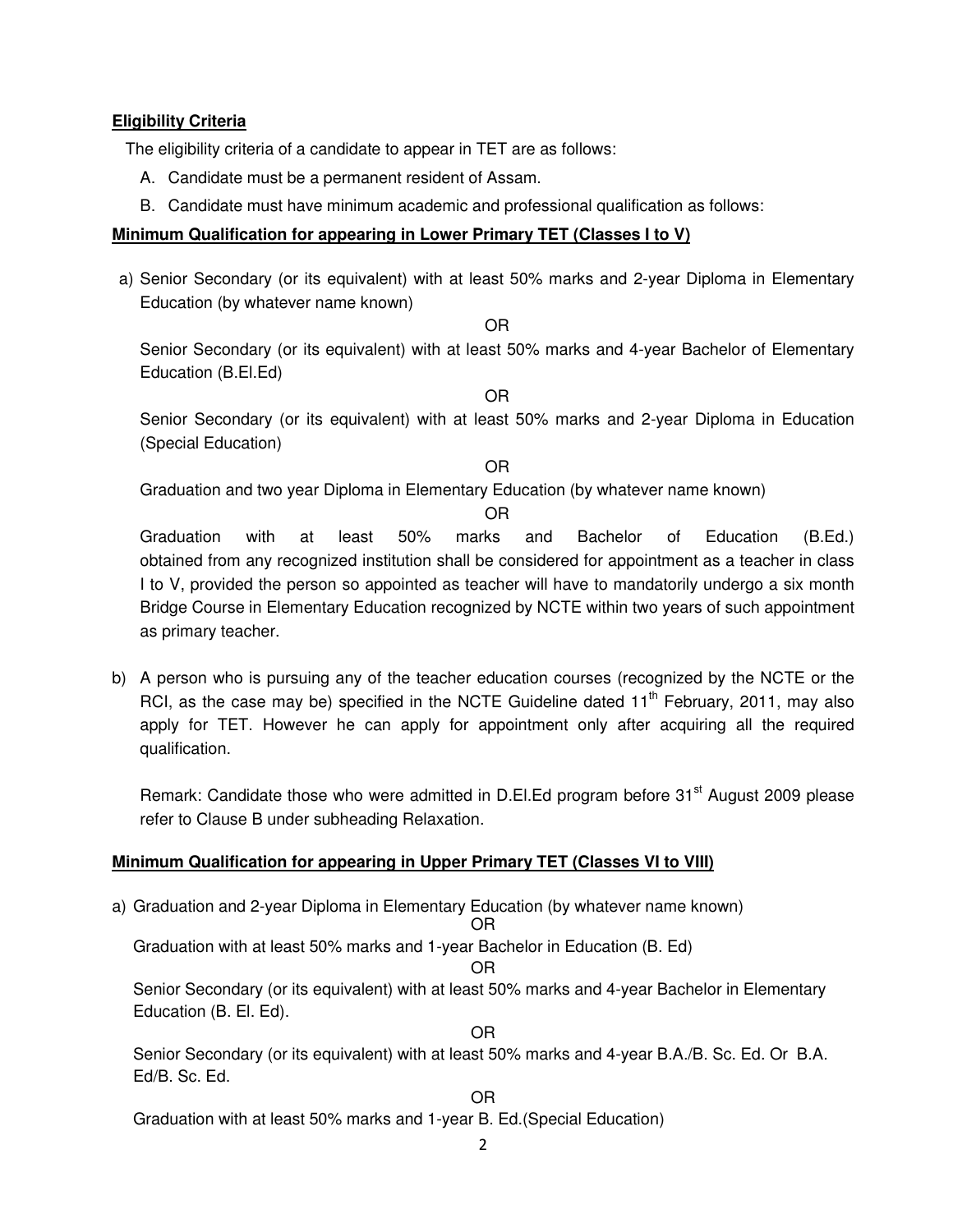b) A person who is pursuing any of the teacher education courses (recognized by the NCTE or the RCI, as the case may be) specified in the NCTE Guideline dated  $11<sup>th</sup>$  February, 2011, may also apply for TET. However he can apply for appointment only after acquiring all the required qualification.

Remark: Candidate those who were admitted in 1-Year B.Ed. program before 31<sup>st</sup> August 2009 please refer to Clause C under subheading Relaxation.

### **Relaxation:** Following relaxation will be applicable

- A. Relaxation up to 5 % in the academic marks in HSSLC or Graduation shall be applicable for candidates belonging to SC/ST/OBC/MOBC/PWD (PH) to appear in TET (The degree of handicap in case of PH candidates should be minimum 40% and to be certified by the competent authority) both for Paper-I (LP Level) and Paper-II (UP Level).
- B. For Paper-I (LP Level) relaxation up to 5 % in HSSLC marks shall be applicable for candidates who were admitted in 2-Year D.El.Ed. before 31/08/2009 as per NCTE Notification No. F.51- 1/2009-NCTE (N&S) dated 31<sup>st</sup> August 2009 and qualified 2-Year D.El.Ed. subsequently.
- C. For Paper-II (UP Level) relaxation up to 5 % in Graduation marks shall be applicable for candidates who were admitted in 1-Year B.Ed. before 31/08/2009 as per NCTE Notification No. F.51-1/2009-NCTE (N&S) dated 31<sup>st</sup> August 2009 and qualified 1-Year B.Ed. subsequently.

# **3. STRUCTURE AND CONTENT OF TET, 2019, ASSAM:**

The **Paper I** will be for a person who intends to be a teacher for Lower Primary level (classes I to V)

### **Paper I (for classes I to V):**

| Structure and Content (All Compulsory) |
|----------------------------------------|
|----------------------------------------|

| SL. No. | <b>Subject</b>                               | <b>Number of Questions*</b> | Marks*   |
|---------|----------------------------------------------|-----------------------------|----------|
| (i)     | Child Development & Pedagogy (compulsory)    | 30 MCQs                     | 30 Marks |
| (ii)    | Language I - Assamese, Bengali, Hindi, Bodo, | 30 MCQ <sub>s</sub>         | 30 Marks |
|         | Manipuri, Garo, Nepali, Karbi, Hmar          |                             |          |
|         | (compulsory-any one)                         |                             |          |
| (iii)   | Language II - English(compulsory)            | 30 MCQs                     | 30 Marks |
| (iv)    | <b>Mathematics</b>                           | 30 MCQs                     | 30 Marks |
| (v)     | <b>Environmental Studies</b>                 | 30 MCQs                     | 30 Marks |

\* All(150) questions will be of MCQ type; each question will carry 1 mark.

The **Paper II** will be for a person who intends to be a teacher for Upper Primary level (classes VI to VIII).

### **Paper II –Mathematics & Science or Social Science (Studies) (for class VI to VIII):**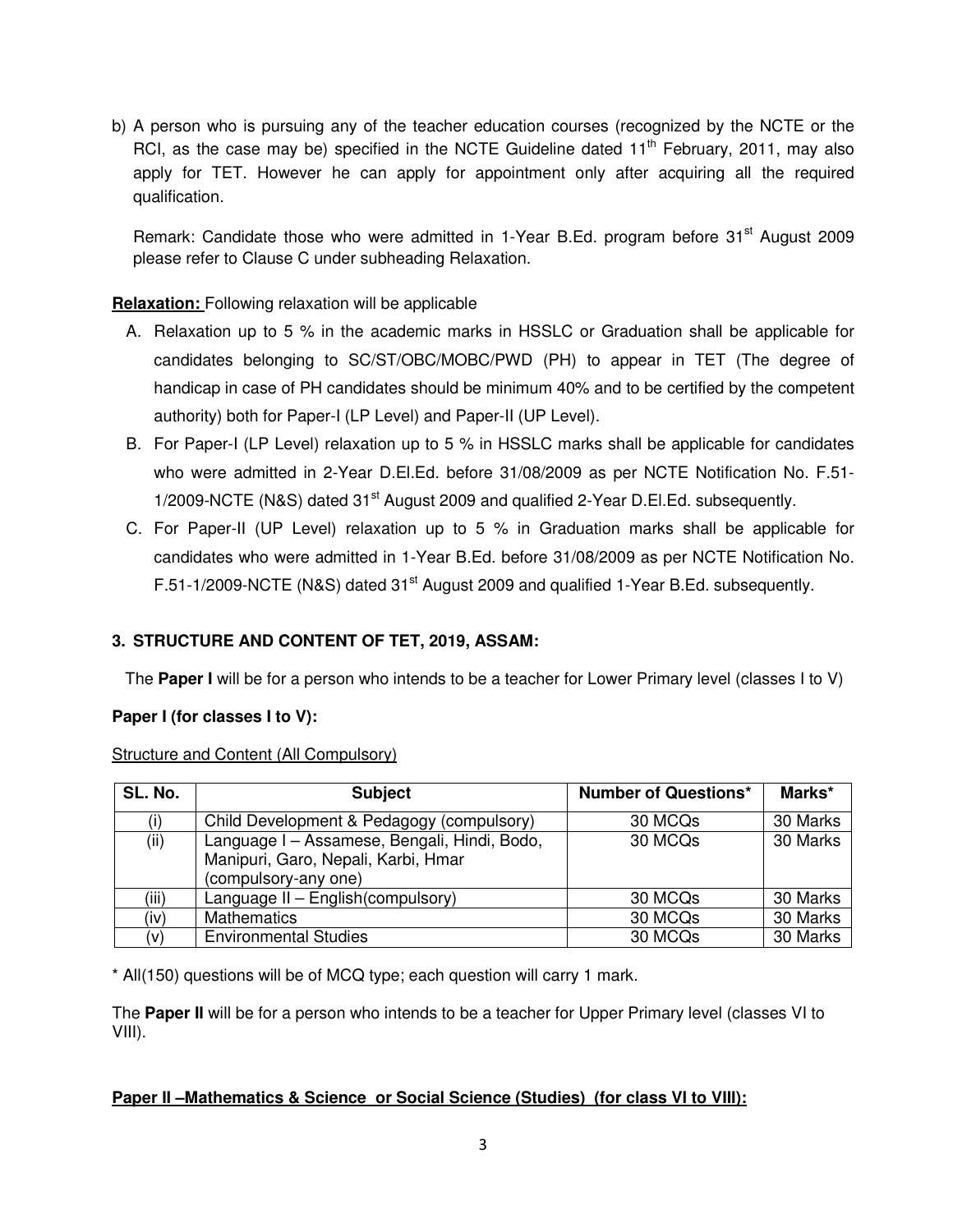#### **Structure and Content:**

| SI <sub>No</sub> | <b>Subject</b>                                                                                              | <b>Number of Questions*</b> | Marks*   |
|------------------|-------------------------------------------------------------------------------------------------------------|-----------------------------|----------|
| (i)              | Child Development & Pedagogy (compulsory)                                                                   | 30 MCQs                     | 30 Marks |
| (ii)             | Language I – Assamese, Bengali, Hindi, Bodo,<br>Manipuri, Garo, Nepali, Karbi, Hmar<br>(compulsory-any one) | 30 MCQs                     | 30 Marks |
| (iii)            | Language II - English (compulsory)                                                                          | 30 MCQs                     | 30 Marks |
| $(iv)$ $(a)$     | For Mathematics and Science teacher:<br>Mathematics and Science Or                                          | 60 MCQs                     | 60 Marks |
| $(iv)$ $(b)$     | For Social Studies teacher: Social Studies Or                                                               | 60 MCQs                     | 60 Marks |
| $(iv)$ $(c)$     | For any other teacher – either iv (a) Or iv (b)                                                             |                             |          |

\* All(150) questions will be of MCQ type; each question will carry 1 mark.

- **4. Duration of examination**: 2  $\frac{1}{2}$  hours (150 Minutes) for Paper-I and 2 1/2 hours (150 Minutes) for Paper II. Additional 20 minutes' time (per hour) will be there for visually impaired candidates.
- **5. Minimum Marks for qualifying in TET**: A candidate is required to score 60 % i.e. 90 marks out of 150 to qualify the Teachers' Eligibility Test (TET). However, for SC/ST (Hills)/ST (Plain)/OBC/MOBC/PWD (PH), there will be relaxation of 5 %. Thus, for these candidates, qualifying marks will be 83 out of 150 i.e. 55 %.
- 6. There will be no negative marking.
- 7. Medium of question paper: Assamese, Bengali, Bodo, Hindi, English
- **8. Syllabus:** The syllabus for Paper- I & Paper II will be available in the website http://www.ssa.assam.gov.in
- **9. District/Center of Examination**: To be selected by candidate at the time of submission of online application for appearing in TET. Candidate will select one Centre only.

| <b>List of Centre</b> | <b>Centre Code</b> |
|-----------------------|--------------------|
| <b>BAKSA</b>          | 01                 |
| <b>BARPETA</b>        | 02                 |
| <b>BISHWANATH</b>     | 03                 |
| <b>BONGAIGAON</b>     | 04                 |
| <b>CACHAR</b>         | 05                 |
| <b>CHARAIDEO</b>      | 06                 |
| <b>CHIRANG</b>        | 07                 |
| <b>DARRANG</b>        | 08                 |
| <b>DHEMAJI</b>        | ng                 |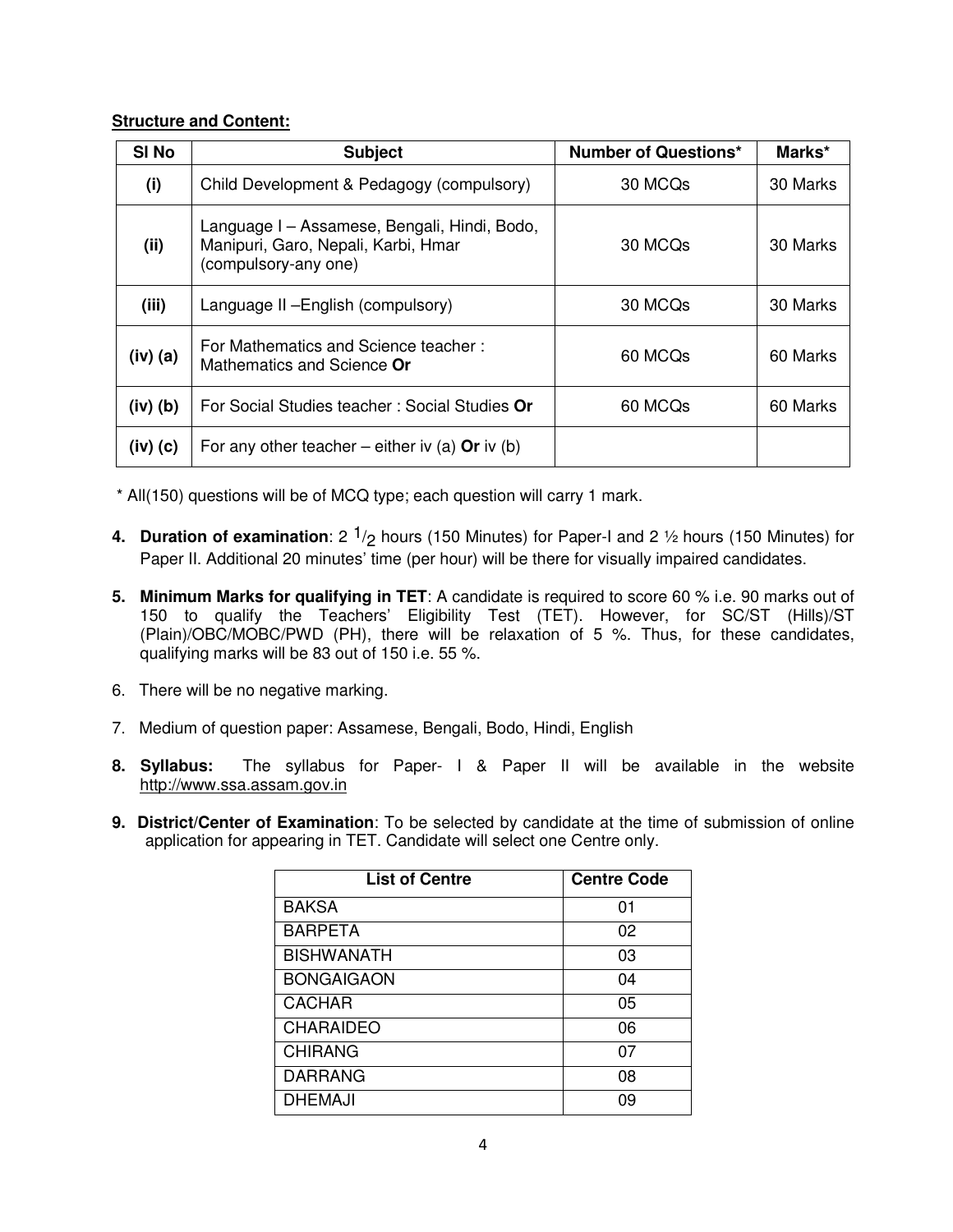| <b>List of Centre</b>     | <b>Centre Code</b> |
|---------------------------|--------------------|
| <b>DHUBRI</b>             | 10                 |
| <b>DIBRUGARH</b>          | $\overline{11}$    |
| <b>DIMA HASAO</b>         | $\overline{12}$    |
| <b>GOALPARA</b>           | $\overline{13}$    |
| <b>GOLAGHAT</b>           | 14                 |
| <b>HAILAKANDI</b>         | 15                 |
| <b>HOJAI</b>              | 16                 |
| <b>JORHAT</b>             | 17                 |
| KAMRUP(M)                 | 18                 |
| <b>KAMRUP</b>             | 19                 |
| <b>KARBI-ANGLONG</b>      | 20                 |
| <b>KARIMGANJ</b>          | 21                 |
| <b>KOKRAJHAR</b>          | 22                 |
| <b>LAKHIMPUR</b>          | 23                 |
| <b>MAJULI</b>             | 24                 |
| <b>MORIGAON</b>           | 25                 |
| <b>NAGAON</b>             | 26                 |
| <b>NALBARI</b>            | 27                 |
| <b>SIVASAGAR</b>          | 28                 |
| <b>SONITPUR</b>           | 29                 |
| SOUTH SALMARA MANKACHAR   | 30                 |
| <b>TINSUKIA</b>           | 31                 |
| <b>UDALGURI</b>           | 32                 |
| <b>WEST KARBI ANGLONG</b> | 33                 |

**10. Validity:** The validity of the Mark sheet cum Certificate of TET shall be for 7 (seven) years from the date of issue of the certificate by the Empowered Committee, TET, Govt. of Assam.

# 11. **Time schedule for TET- 2019, Assam:**

| #  | <b>Activity</b>                             | <b>Date</b> |
|----|---------------------------------------------|-------------|
|    | Opening for receipt of On-Line Application  | 02/09/2019  |
|    | Last date of receipt of On-Line Application | 17/09/2019  |
| 3  | Issue of E-Admit card                       | 30/09/2019  |
| 4  | Date of Examination                         | 20/10/2019  |
| -- | .                                           | .           |

The date of examination may be re-scheduled in case of any unavoidable circumstance.

### **12. Examination Fee will be :**

| <b>PAPER</b>   | <b>CATEGORY</b>                            | <b>FEES</b> |
|----------------|--------------------------------------------|-------------|
| <b>PAPER I</b> | <b>General Category</b>                    | Rs 325/-    |
|                | SC/ST(P)/ST(H)/OBC/MOBC/PWD(PH)   Rs 300/- |             |